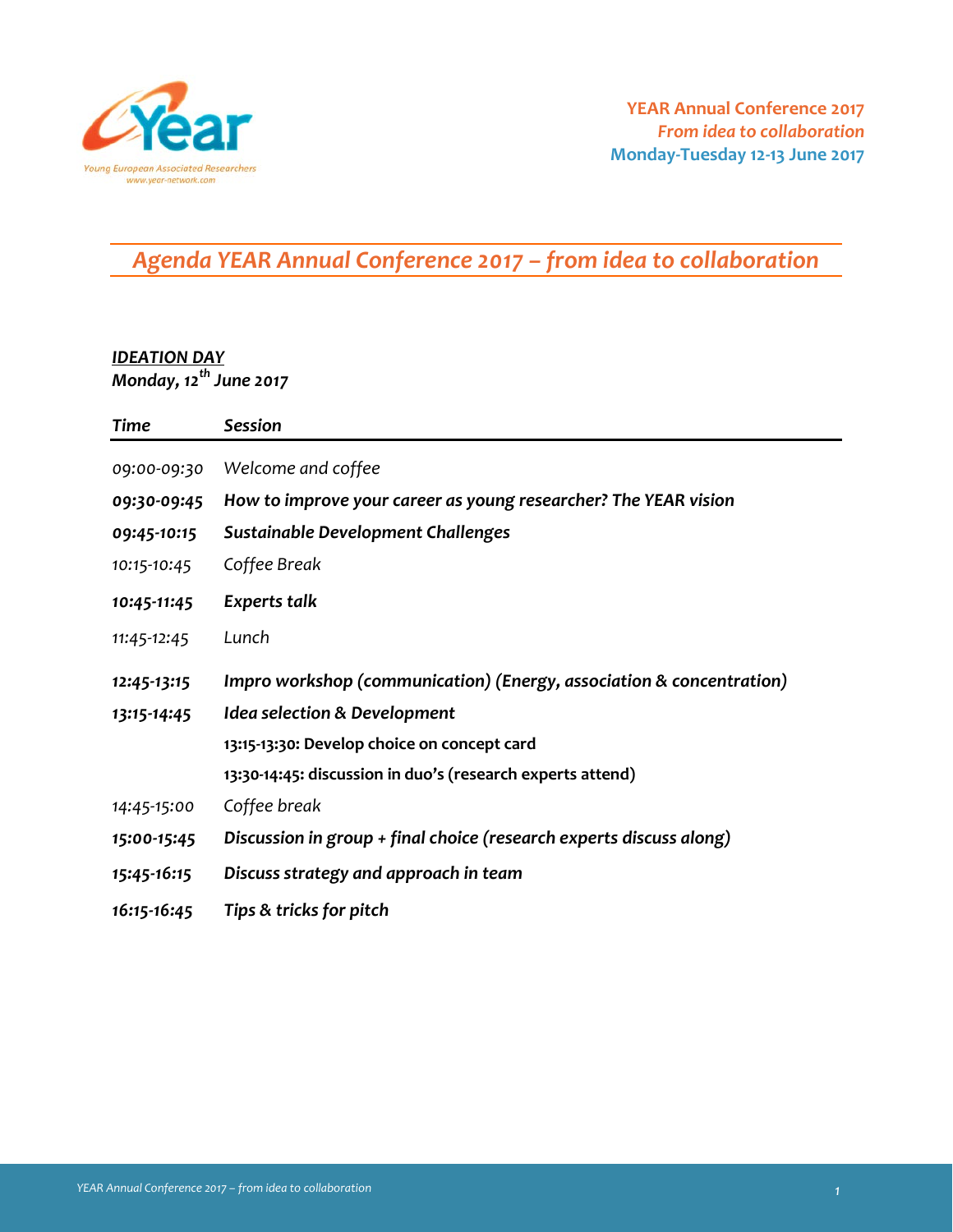

## *PITCH DAY*

*Tuesday, 13th June 2017*

| <b>Time</b> | Session                                                                 |  |
|-------------|-------------------------------------------------------------------------|--|
| 08:30-09:00 | Welcome & coffee                                                        |  |
| 09:00-09:30 | Boost session: improcomedy with The Forge                               |  |
| 9:30-10:30  | Idea development & pitch preparation                                    |  |
|             | 09:30-10:00: pitch training for speakers and writers                    |  |
|             | 10:00-10:30: The Forge reviews texts & slides and helps writing pitches |  |
| 10:30-10:45 | Coffee Break                                                            |  |
| 10:45-12:00 | Idea development & pitch preparation                                    |  |
|             | 10:45-11:15: Pitch training for speakers & writers                      |  |
|             | 11:15-12:00: The Forge reviews texts & slides and helps writing pitches |  |
| 12:00-13:00 | Lunch                                                                   |  |
| 13:00-13:30 | Pitch try outs & feedback by The Forge for each team                    |  |
| 13:30-14:30 | <b>Final preparations</b>                                               |  |
| 14:30-14:45 | Coffee break                                                            |  |
| 14:45-15:45 | Team pitches (8 min. per team + 5 min. Q&A) hosted by The Forge         |  |
| 15:45-16:00 | Award ceremony, hosted by The Forge                                     |  |
| 16:00-17:00 | Closing drink                                                           |  |